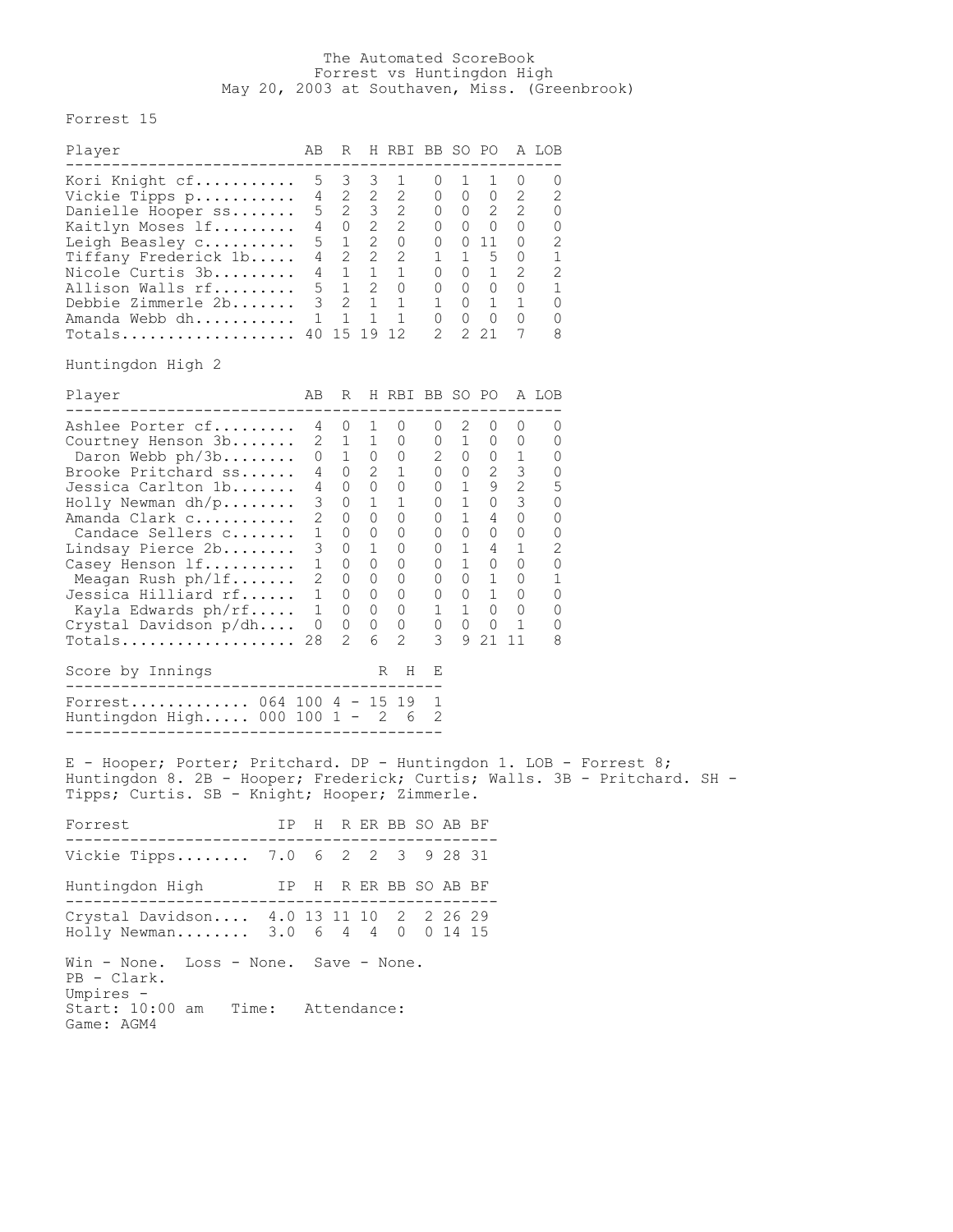The Automated ScoreBook Forrest vs Huntingdon High - Play-by-Play May 20, 2003 at Southaven, Miss. (Greenbrook)

| Score by Innings                                                 |  |  | R H F. |  |
|------------------------------------------------------------------|--|--|--------|--|
| Forrest 064 100 4 - 15 19 1<br>Huntingdon High 000 100 1 - 2 6 2 |  |  |        |  |

Forrest starters: 34/cf Knight; 4/p Tipps; 0/ss Hooper; 20/lf Moses; 18/c Beasley; 11/1b Frederick; 15/3b Curtis; 12/rf Walls; 8/2b Zimmerle; 10/dh Webb; Huntingdon High starters: 3/cf Porter; 21/3b Henson; 1/ss Pritchard; 7/1b Carlton; 5/dh Newman; 16/c Clark; 8/2b Pierce; 22/lf CHenson; 4/rf Hilliard; 15/p Davidson;

**Forrest 1st -** Knight popped up to ss. Tipps singled. Hooper singled; Tipps advanced to third. Moses reached on a fielder's choice; Hooper advanced to second; Tipps out at home p to c. Beasley popped up to 1b. *0 runs, 2 hits, 0 errors, 2 LOB.*

**Huntingdon High 1st -** Porter struck out swinging. Henson struck out looking. Pritchard singled. Carlton flied out to cf. *0 runs, 1 hit, 0 errors, 1 LOB.*

**Forrest 2nd -** Frederick singled. Curtis out at first 1b to 2b, SAC; Frederick advanced to second. Walls singled; Frederick advanced to third. Zimmerle walked; Walls advanced to second. Knight singled, RBI; Zimmerle advanced to third; Walls scored; Frederick scored. Tipps reached on an error by ss, RBI; Knight advanced to second; Zimmerle scored. Hooper doubled, RBI; Tipps advanced to third; Knight scored. Moses singled, RBI; Hooper scored; Tipps scored. Beasley reached on an error by cf; Moses advanced to second. Frederick struck out swinging. Curtis popped up to 1b. *6 runs, 5 hits, 2 errors, 2 LOB.*

**Huntingdon High 2nd -** Newman struck out swinging. Clark out at first p to 2b. Pierce struck out swinging. *0 runs, 0 hits, 0 errors, 0 LOB.*

**Forrest 3rd -** Walls flied out to ss. Zimmerle singled. Knight singled; Zimmerle advanced to third. Tipps singled, RBI; Knight advanced to second; Zimmerle scored. Hooper singled, RBI; Tipps advanced to third; Knight scored. Hooper stole second. Moses singled, RBI; Hooper advanced to third; Tipps scored. Moses advanced to second on a passed ball; Hooper scored on a passed ball, unearned. Beasley hit into double play 2b to 1b to c; Moses advanced to third, out on the play. *4 runs, 5 hits, 0 errors, 0 LOB.*

**Huntingdon High 3rd -** CHenson struck out swinging. Hilliard popped up to c. Porter grounded out to 3b. *0 runs, 0 hits, 0 errors, 0 LOB.*

**Forrest 4th -** Frederick walked. Curtis reached on a fielder's choice; Frederick out at second ss to 2b. Walls doubled; Curtis advanced to third. Zimmerle reached on a fielder's choice, RBI; Walls advanced to third; Curtis scored. Zimmerle stole second. Knight struck out swinging. Tipps flied out to rf. *1 run, 1 hit, 0 errors, 2 LOB.*

Huntingdon High 4th - Henson singled. Pritchard reached on an error by ss; Henson advanced to second. Carlton popped up to ss. Newman singled, RBI; Pritchard advanced to second; Henson scored. Clark struck out swinging. Pierce reached on a fielder's choice; Newman advanced to second; Pritchard out at third 3b unassisted. *1 run, 2 hits, 1 error, 2 LOB.*

**Forrest 5th -** Newman to p. Davidson to dh. Hooper popped up to 2b. Moses grounded out to ss. Beasley singled. Frederick grounded out to p. *0 runs, 1 hit, 0 errors, 1 LOB.*

**Huntingdon High 5th -** Rush pinch hit for CHenson. Rush grounded out to p. Edwards pinch hit for Hilliard. Edwards walked. Porter singled; Edwards advanced to second. Webb pinch hit for Henson. Webb walked; Porter advanced to second; Edwards advanced to third. Pritchard reached on a fielder's choice; Webb advanced to second; Porter advanced to third; Edwards out at home 3b to c. Carlton popped up to ss. *0 runs, 1 hit, 0 errors, 3 LOB.*

**Forrest 6th -** Webb to 3b. Rush to lf. Edwards to rf. Sellers to c for Clark. Curtis popped up to 2b. Walls flied out to lf. Webb to dh for Moses. Moses to lf for Webb. Zimmerle grounded out to p. *0 runs, 0 hits, 0 errors, 0 LOB.*

**Huntingdon High 6th -** Newman grounded out to ss. Sellers grounded out to ss. Pierce singled. Rush grounded out to 2b. *0 runs, 1 hit, 0 errors, 1 LOB.*